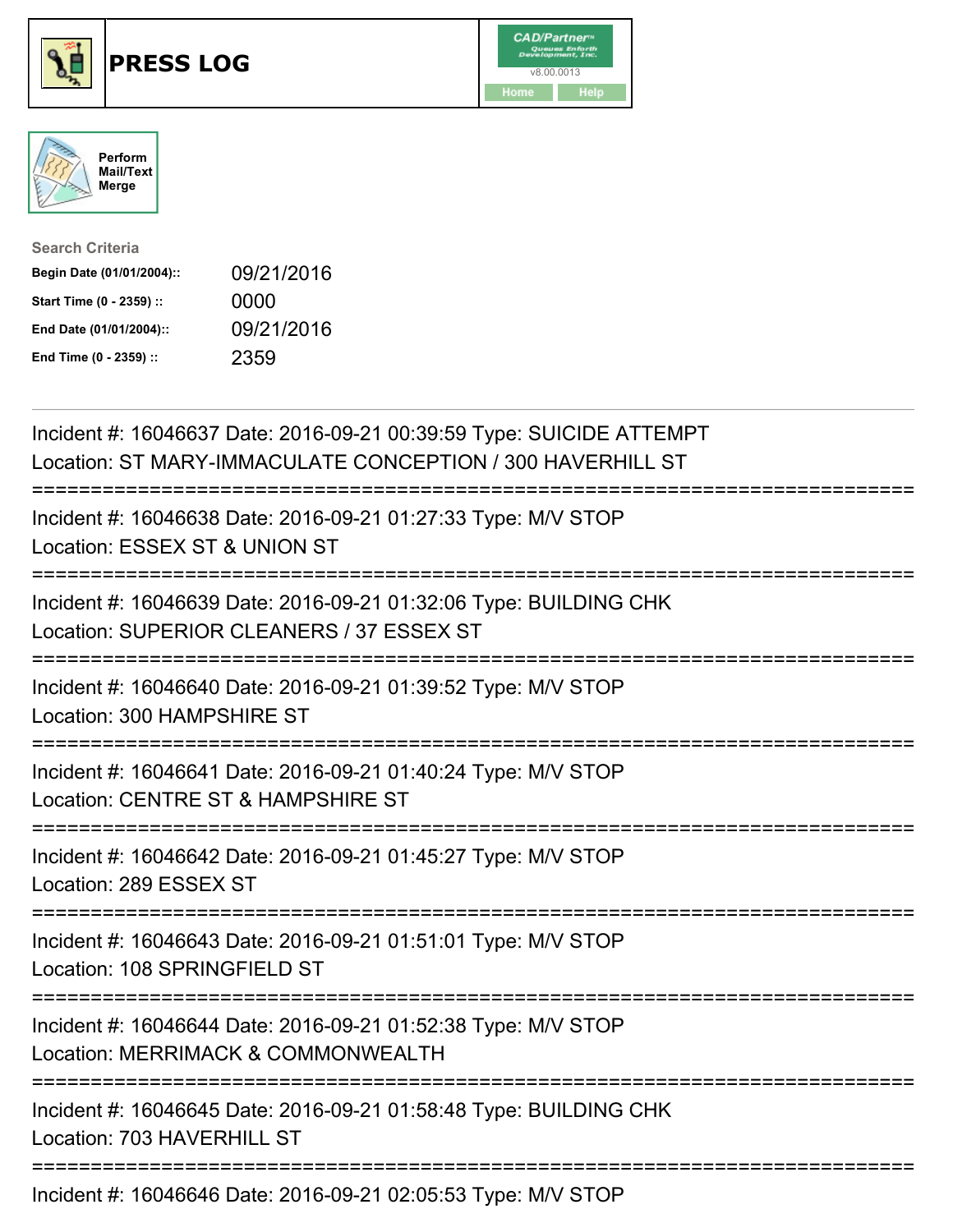| Location: BROADWAY & TREMONT ST                                                                                                    |
|------------------------------------------------------------------------------------------------------------------------------------|
| Incident #: 16046647 Date: 2016-09-21 02:18:53 Type: TOW OF M/V<br>Location: TRESPASS / 101 AMESBURY ST<br>:====================== |
| Incident #: 16046648 Date: 2016-09-21 02:27:14 Type: M/V STOP<br>Location: 700 ESSEX ST                                            |
| Incident #: 16046649 Date: 2016-09-21 02:29:49 Type: BUILDING CHK<br>Location: 185 S BROADWAY                                      |
| Incident #: 16046650 Date: 2016-09-21 02:32:42 Type: BUILDING CHK<br>Location: 85 BAY STATE RD                                     |
| Incident #: 16046651 Date: 2016-09-21 02:44:32 Type: M/V STOP<br>Location: 120 FARNHAM ST                                          |
| Incident #: 16046652 Date: 2016-09-21 02:46:22 Type: ALARMS<br>Location: 355 MERRIMACK ST                                          |
| Incident #: 16046653 Date: 2016-09-21 02:48:08 Type: TOW OF M/V<br>Location: TRESPASS / 10 CHESTNUT ST                             |
| Incident #: 16046654 Date: 2016-09-21 02:57:14 Type: TOW OF M/V<br>Location: TRESPASS / 14 CAMELLA TEOLI WY                        |
| Incident #: 16046655 Date: 2016-09-21 02:57:52 Type: ALARMS<br>Location: 6 GREEN ST                                                |
| Incident #: 16046656 Date: 2016-09-21 03:06:10 Type: M/V STOP<br>Location: NEW BALANCE ATHLETIC SHOE CORP / 5 S UNION ST           |
| Incident #: 16046657 Date: 2016-09-21 03:25:23 Type: BUILDING CHK<br>Location: LAWRENCE SERVICES / 234 LAWRENCE ST                 |
| Incident #: 16046658 Date: 2016-09-21 03:36:48 Type: ALARMS<br>Location: 291 LOWELL ST                                             |
| Incident #: 16046659 Date: 2016-09-21 05:10:08 Type: B&E/PAST<br>Location: 350 HAVERHILL ST #1                                     |
| Incident #: 16046660 Date: 2016-09-21 05:43:27 Type: TRAINING                                                                      |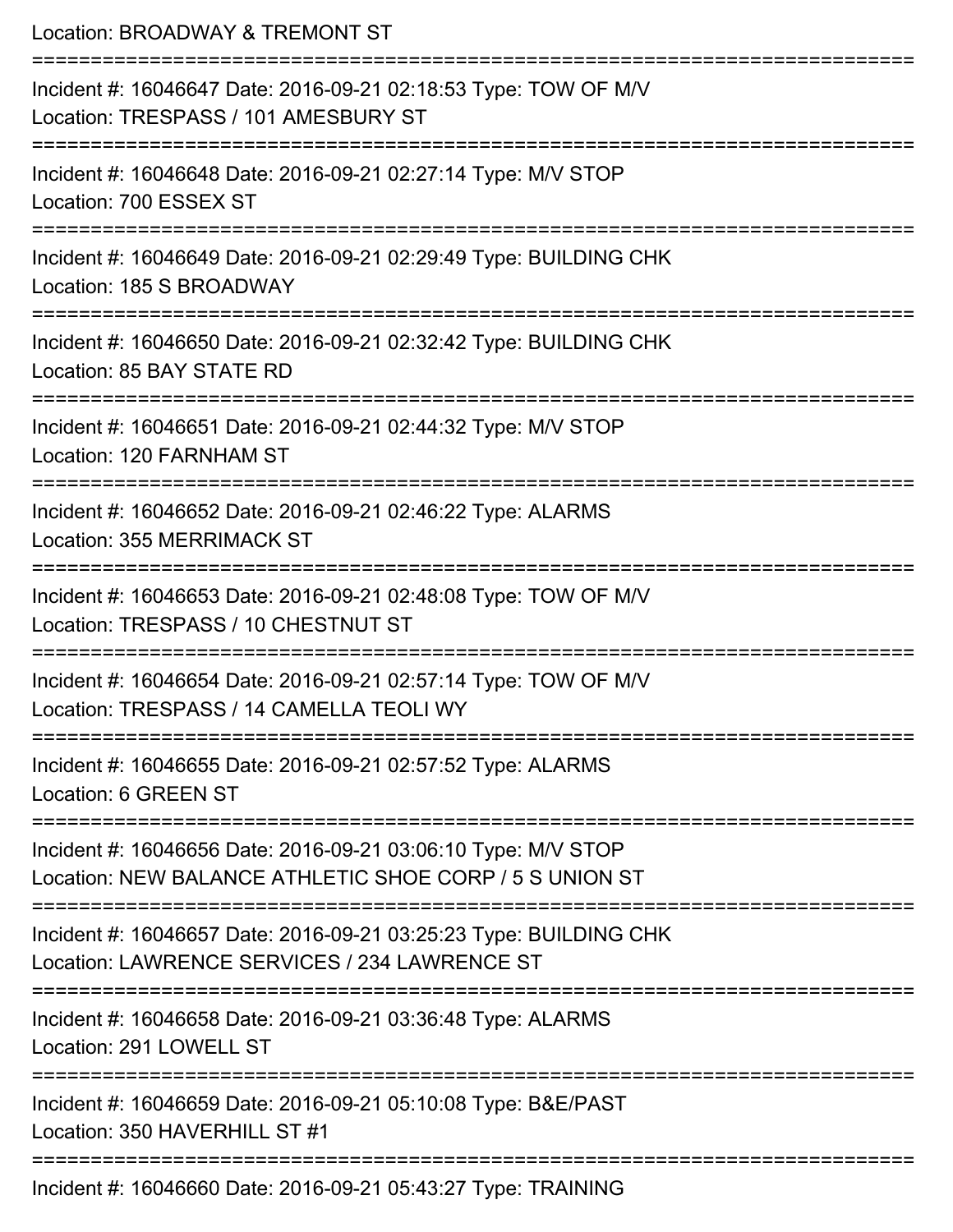| Incident #: 16046661 Date: 2016-09-21 05:49:39 Type: M/V STOP<br>Location: AMESBURY ST & LEBANON ST                         |
|-----------------------------------------------------------------------------------------------------------------------------|
| Incident #: 16046662 Date: 2016-09-21 06:06:50 Type: ALARMS<br>Location: 165 CRAWFORD ST                                    |
| Incident #: 16046663 Date: 2016-09-21 06:39:46 Type: CK WELL BEING<br>Location: PACKARD PHARMACY / 128 PARKER ST            |
| Incident #: 16046664 Date: 2016-09-21 06:50:57 Type: PARK & WALK<br>Location: BROADWAY & HAVERHILL ST                       |
| Incident #: 16046665 Date: 2016-09-21 06:53:37 Type: INVEST CONT<br>Location: NEW BALANCE ATHLETIC SHOE CORP / 5 S UNION ST |
| Incident #: 16046666 Date: 2016-09-21 06:58:44 Type: MAL DAMAGE<br>Location: 375 BROADWAY                                   |
| Incident #: 16046667 Date: 2016-09-21 07:11:09 Type: M/V STOP<br>Location: JACKSON ST & OAK ST                              |
| Incident #: 16046669 Date: 2016-09-21 07:14:30 Type: BUILDING CHK<br>Location: FARRAH FUNERAL HOME / 170 LAWRENCE ST        |
| Incident #: 16046668 Date: 2016-09-21 07:14:57 Type: STA RELIEF<br>Location: LPD / 90 LOWELL ST                             |
| Incident #: 16046670 Date: 2016-09-21 07:23:53 Type: DK (DRUNK)<br>Location: BAILEY ST & PARKER ST                          |
| Incident #: 16046671 Date: 2016-09-21 07:25:20 Type: M/V STOP<br>Location: NEWBURY ST & SUMMER ST                           |
| Incident #: 16046672 Date: 2016-09-21 07:33:37 Type: CLOSE STREET<br>Location: AMHERST ST & ANDOVER ST                      |
| Incident #: 16046673 Date: 2016-09-21 07:42:48 Type: ASSSIT AMBULANC<br>Location: KELLEY FURNITURE / 468 CANAL ST           |
| Incident #: 16046674 Date: 2016-09-21 07:49:24 Type: TEST QED                                                               |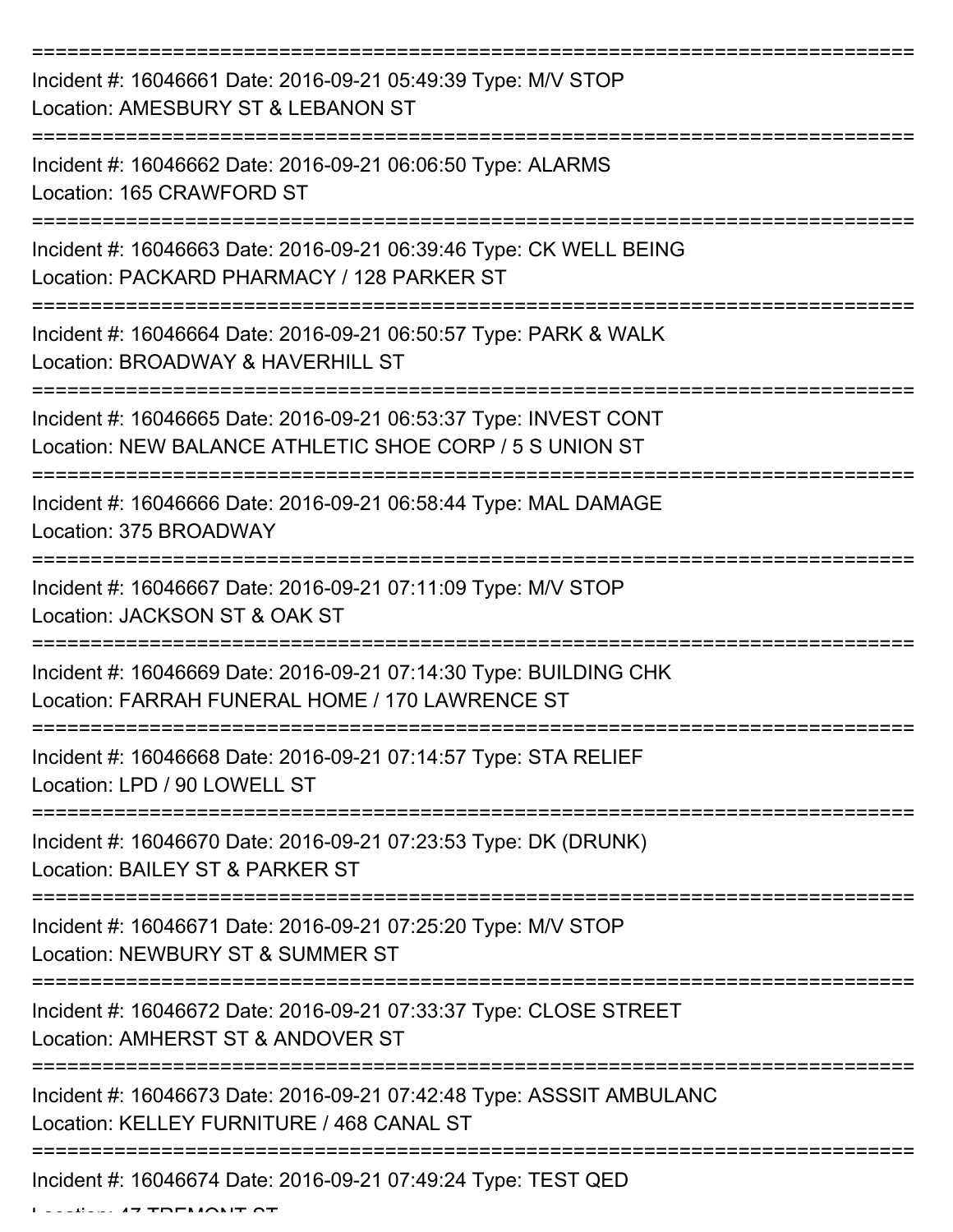| Incident #: 16046675 Date: 2016-09-21 07:54:06 Type: LOCKOUT<br>Location: 3 SUMNER AV<br>--------------          |
|------------------------------------------------------------------------------------------------------------------|
| Incident #: 16046676 Date: 2016-09-21 08:03:22 Type: M/V STOP<br>Location: BROADWAY & CROSS ST                   |
| Incident #: 16046677 Date: 2016-09-21 08:05:36 Type: SUS PERS/MV<br>Location: CHILDCARE / 444 N CANAL ST         |
| Incident #: 16046678 Date: 2016-09-21 08:06:04 Type: KEEP PEACE<br>Location: 393 CHESTNUT                        |
| Incident #: 16046679 Date: 2016-09-21 08:07:12 Type: NEIGHBOR PROB<br>Location: 38 MILTON ST                     |
| Incident #: 16046680 Date: 2016-09-21 08:22:01 Type: SUS PERS/MV<br>Location: JACKSON ST & METHUEN ST            |
| Incident #: 16046681 Date: 2016-09-21 08:24:31 Type: M/V STOP<br>Location: BRADFORD ST & BROADWAY                |
| Incident #: 16046682 Date: 2016-09-21 08:32:49 Type: E911 HANGUP<br>Location: HABIT-OPCO / 10 EMBANKMENT RD FL 2 |
| Incident #: 16046683 Date: 2016-09-21 08:36:39 Type: CLOSE STREET<br>Location: ESSEX ST & JACKSON ST             |
| Incident #: 16046684 Date: 2016-09-21 08:38:44 Type: CLOSE STREET<br>Location: BAILEY ST & S UNION ST            |
| Incident #: 16046685 Date: 2016-09-21 08:40:09 Type: A&B PAST<br>Location: 350 HAVERHILL ST #6                   |
| Incident #: 16046686 Date: 2016-09-21 09:13:48 Type: PARK & WALK<br>Location: BROADWAY                           |
| Incident #: 16046687 Date: 2016-09-21 09:15:13 Type: CK WELL BEING<br>Location: 2 SPRINGFIELD ST #7              |
| Incident #: 16046688 Date: 2016-09-21 09:18:22 Type: DISTURBANCE                                                 |

Location: 11 DAISY ST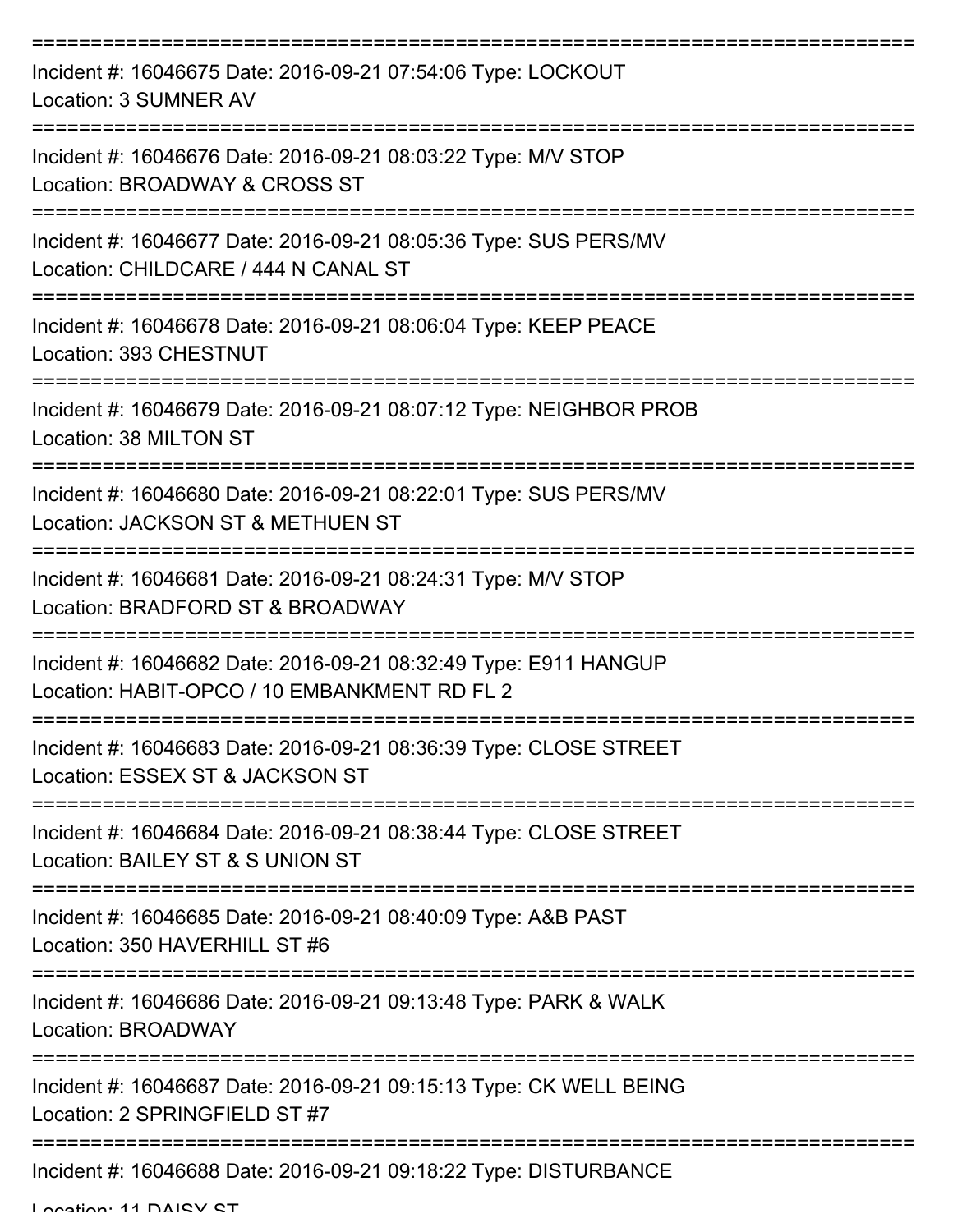| Incident #: 16046689 Date: 2016-09-21 09:28:35 Type: NOTIFICATION<br>Location: 101 SHAWSHEEN RD #APT 108                 |
|--------------------------------------------------------------------------------------------------------------------------|
| Incident #: 16046690 Date: 2016-09-21 09:31:19 Type: ABAND MV<br>Location: 10 PROSPECT CT                                |
| Incident #: 16046691 Date: 2016-09-21 09:38:15 Type: 209A/SERVE<br>Location: 47 TREMONT ST FL 1                          |
| Incident #: 16046692 Date: 2016-09-21 09:40:09 Type: THREATS<br>Location: LAWRENCE HIGH SCHOOL / 70 N PARISH RD          |
| Incident #: 16046693 Date: 2016-09-21 09:45:06 Type: TRESPASSING<br>Location: WALGREENS / 135 BROADWAY                   |
| Incident #: 16046694 Date: 2016-09-21 09:50:17 Type: TOW OF M/V<br>Location: PEARL ST & LINDEN ST                        |
| Incident #: 16046695 Date: 2016-09-21 09:51:27 Type: CK WELL BEING<br>Location: LAWRENCE PUBLIC LIBRARY / 51 LAWRENCE ST |
| Incident #: 16046696 Date: 2016-09-21 09:58:59 Type: ALARMS<br>Location: BAVARIAN CLUB / 41 KNOX ST                      |
| Incident #: 16046697 Date: 2016-09-21 10:04:35 Type: MV/BLOCKING<br>Location: 41 LEXINGTON ST                            |
| Incident #: 16046698 Date: 2016-09-21 10:11:53 Type: NOTIFICATION<br>Location: 131 SPRINGFIELD ST #3                     |
| Incident #: 16046699 Date: 2016-09-21 10:14:15 Type: 209A/VIOLATION<br>Location: 73 WINTHROP AV                          |
| Incident #: 16046700 Date: 2016-09-21 10:20:14 Type: ABAND MV<br>Location: 41 TYLER ST                                   |
| Incident #: 16046701 Date: 2016-09-21 10:24:29 Type: TOW OF M/V<br>Location: 149 OLIVE AV                                |
| Incident #: 16046702 Date: 2016-09-21 10:35:58 Type: ASSIST FIRE<br>Location: 482 LOWELL ST                              |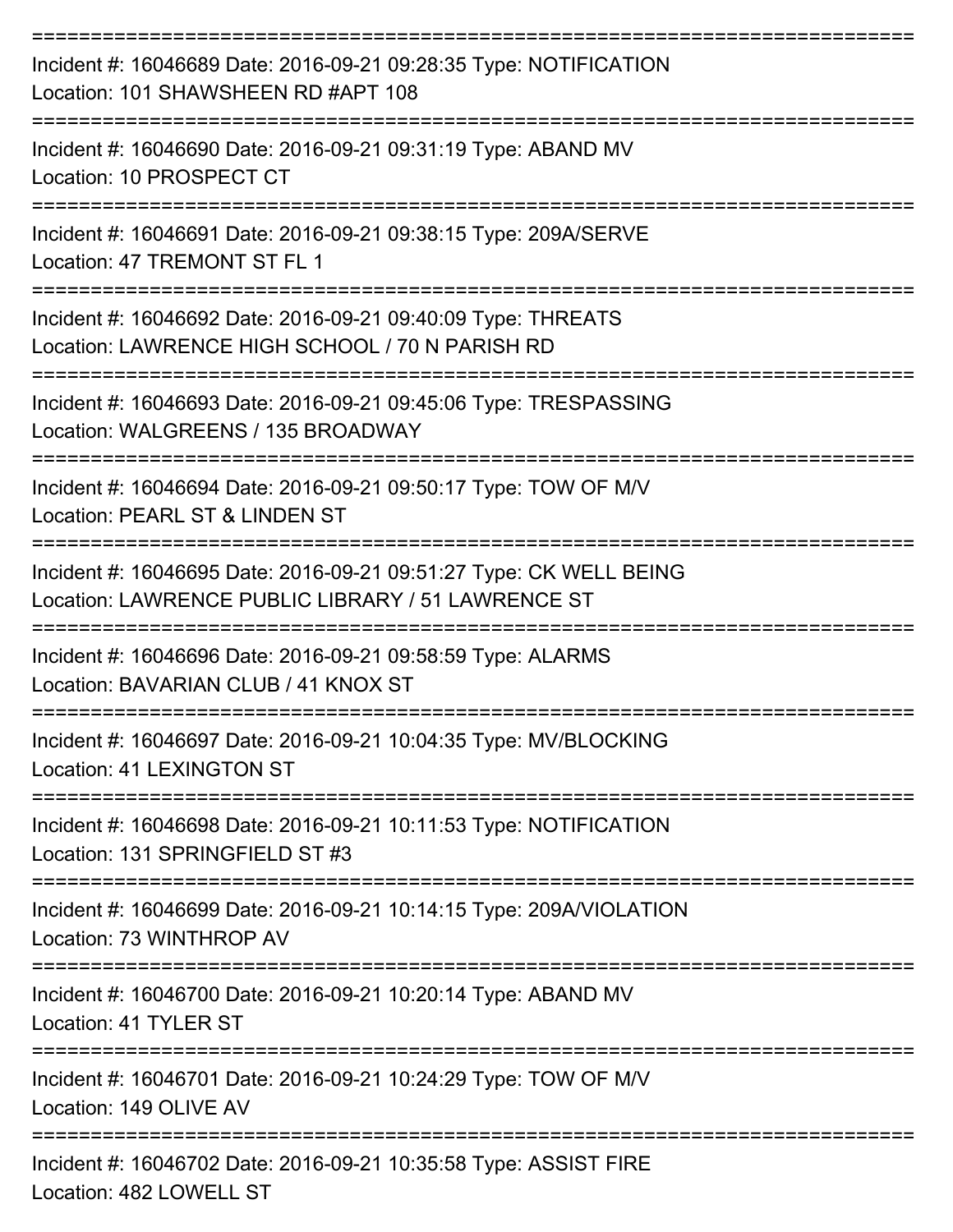| Incident #: 16046703 Date: 2016-09-21 10:42:45 Type: DISTURBANCE<br>Location: 53 CROSS ST                                     |
|-------------------------------------------------------------------------------------------------------------------------------|
| Incident #: 16046704 Date: 2016-09-21 10:54:42 Type: INVEST CONT<br>Location: 350 HAVERHILL ST                                |
| Incident #: 16046705 Date: 2016-09-21 10:56:41 Type: ABAND MV<br>Location: 62 FLORENCE AV<br>================================ |
| Incident #: 16046707 Date: 2016-09-21 11:02:46 Type: A&B PAST<br>Location: 350 HAVERHILL ST                                   |
| Incident #: 16046706 Date: 2016-09-21 11:03:20 Type: ALARM/BURG<br>Location: BAVARIAN CLUB / 41 KNOX ST                       |
| Incident #: 16046708 Date: 2016-09-21 11:03:48 Type: DRUG VIO<br>Location: 270 E HAVERHILL ST                                 |
| Incident #: 16046709 Date: 2016-09-21 11:06:24 Type: M/V STOP<br>Location: LAWRENCE PUMPS, INCORPORATED / 371 MARKET ST       |
| Incident #: 16046710 Date: 2016-09-21 11:19:30 Type: MEDIC SUPPORT<br>Location: JB LOUNGE / 151 S UNION ST                    |
| Incident #: 16046711 Date: 2016-09-21 11:32:15 Type: M/V STOP<br>Location: 19 HANCOCK ST                                      |
| Incident #: 16046712 Date: 2016-09-21 11:33:50 Type: TOW OF M/V<br><b>Location: 18 FRANKLIN ST</b>                            |
| Incident #: 16046713 Date: 2016-09-21 11:34:38 Type: MAL DAMAGE<br>Location: 183 PARKER ST                                    |
| Incident #: 16046714 Date: 2016-09-21 11:35:45 Type: HIT & RUN M/V<br><b>Location: ERVING AV</b>                              |
| Incident #: 16046715 Date: 2016-09-21 11:37:22 Type: B&E/PAST<br>Location: 282 FARNHAM ST #1                                  |
| Incident #: 16046716 Date: 2016-09-21 11:43:09 Type: SEX OFF. PAST<br>Location: 90 LOWELL ST                                  |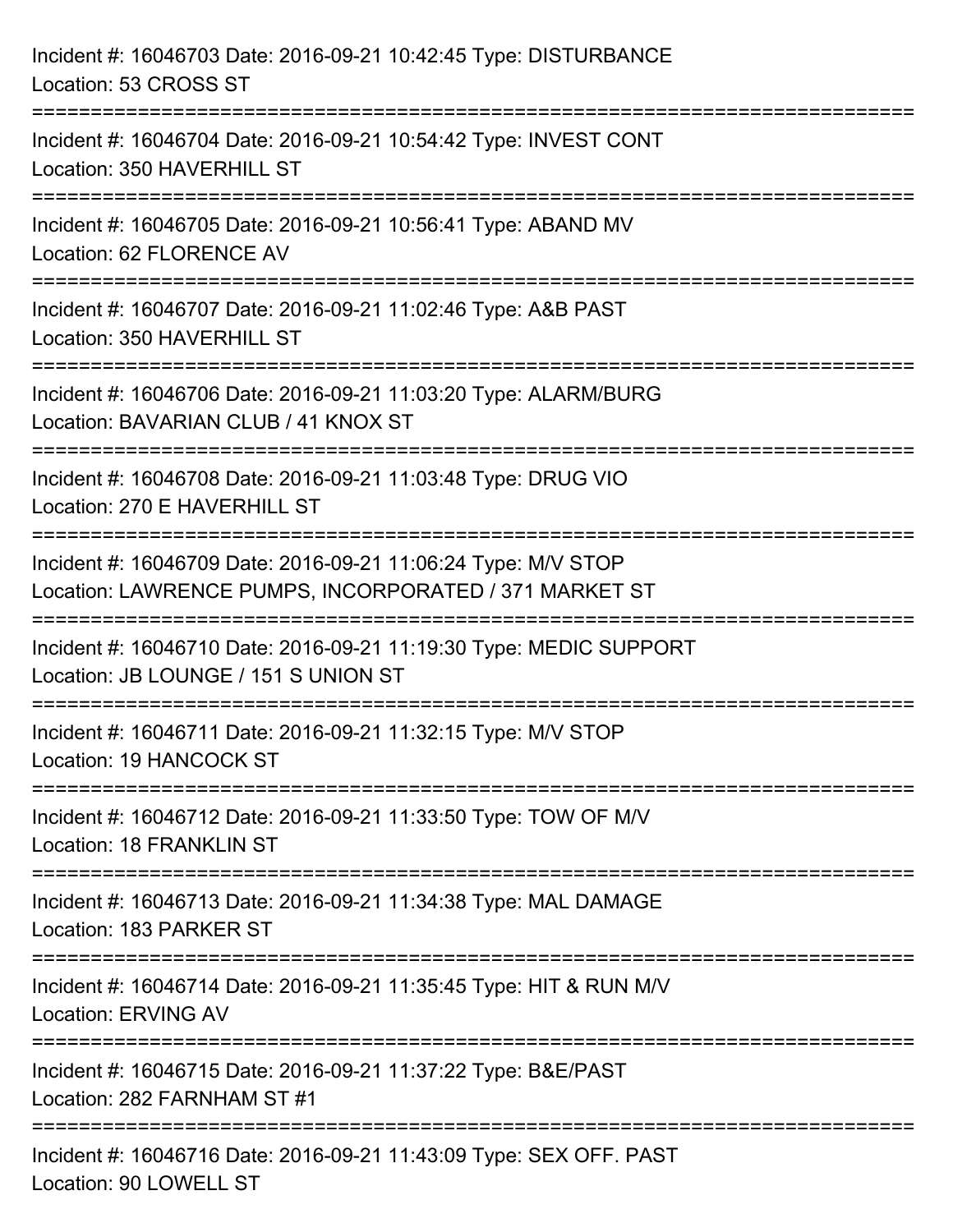| Incident #: 16046717 Date: 2016-09-21 11:48:49 Type: ANIMAL COMPL<br>Location: SLE SCHOOL / 165 S UNION ST<br>------------------------- |
|-----------------------------------------------------------------------------------------------------------------------------------------|
| Incident #: 16046718 Date: 2016-09-21 12:00:45 Type: MEDIC SUPPORT<br>Location: 170 MAY ST                                              |
| Incident #: 16046719 Date: 2016-09-21 12:09:33 Type: UNWANTEDGUEST<br>Location: 290 MERRIMACK ST<br>:==========================         |
| Incident #: 16046720 Date: 2016-09-21 12:10:26 Type: CK WELL BEING<br>Location: BROADWAY & WATER ST                                     |
| Incident #: 16046721 Date: 2016-09-21 12:23:45 Type: MEDIC SUPPORT<br>Location: 2 SPRINGFIELD ST #7                                     |
| Incident #: 16046722 Date: 2016-09-21 12:43:18 Type: M/V STOP<br>Location: FARNHAM ST & S UNION ST                                      |
| Incident #: 16046723 Date: 2016-09-21 12:45:10 Type: M/V STOP<br>Location: ANDOVER ST & BLANCHARD ST                                    |
| Incident #: 16046724 Date: 2016-09-21 12:52:15 Type: AUTO ACC/NO PI<br>Location: 131 S BROADWAY                                         |
| Incident #: 16046725 Date: 2016-09-21 13:09:37 Type: LARCENY/PAST<br>Location: 351 BROADWAY                                             |
| Incident #: 16046727 Date: 2016-09-21 13:10:16 Type: 209A/SERVE<br>Location: 333 HOWARD ST #22                                          |
| Incident #: 16046726 Date: 2016-09-21 13:13:51 Type: ASSSIT OTHER PD<br>Location: 215 MARKET ST                                         |
| Incident #: 16046728 Date: 2016-09-21 13:18:54 Type: TRESPASSING<br>Location: 331 WATER ST                                              |
| Incident #: 16046729 Date: 2016-09-21 13:39:17 Type: LARCENY/PAST<br>Location: 31 EXCHANGE ST FL 3                                      |
| Incident #: 16046730 Date: 2016-09-21 13:55:59 Type: AUTO ACC/NO PI<br>Location: 478 HAVERHILL ST                                       |

===========================================================================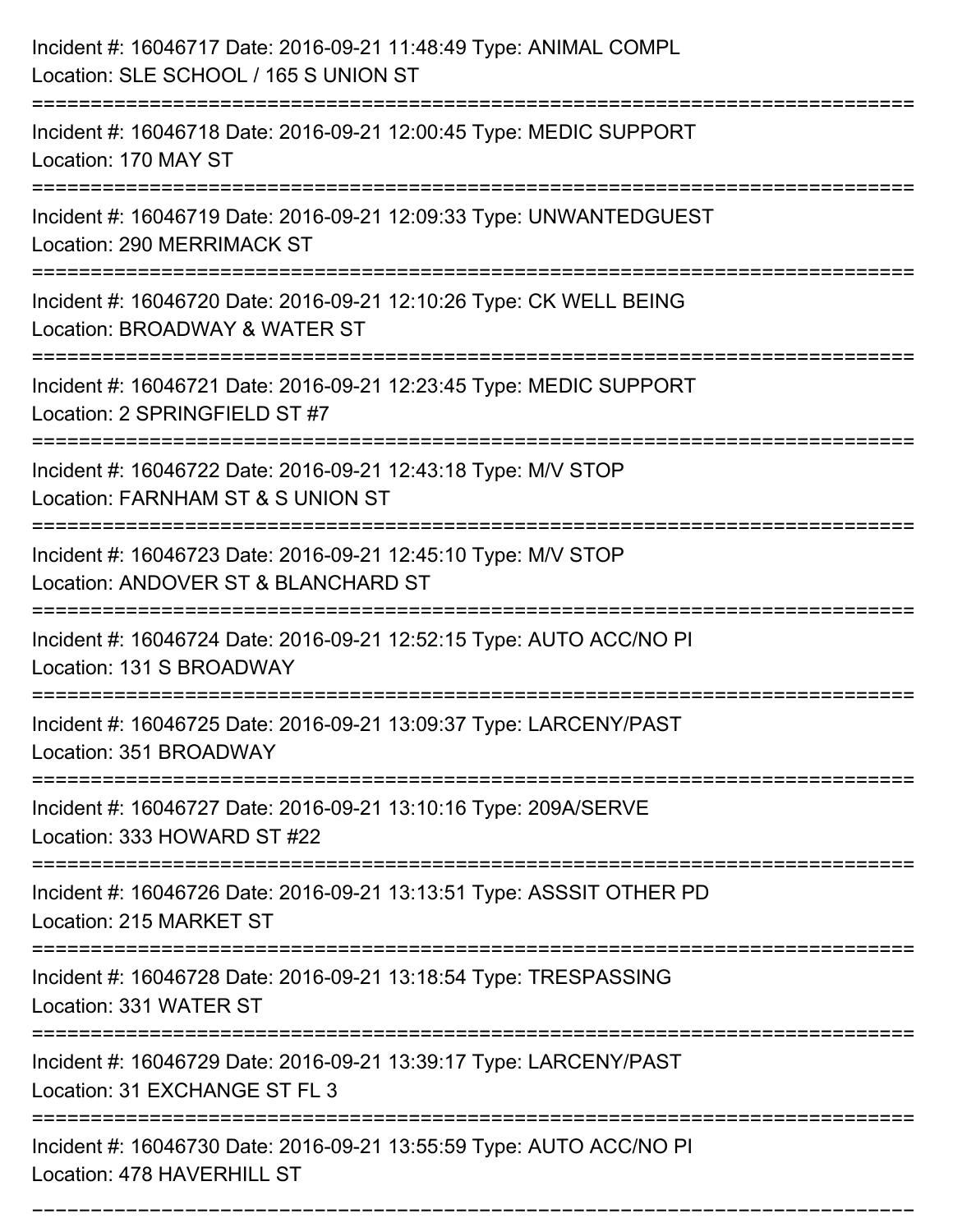| Incident #: 16046731 Date: 2016-09-21 13:58:16 Type: LARCENY/PAST<br>Location: 40 LAWRENCE ST #307                          |
|-----------------------------------------------------------------------------------------------------------------------------|
| Incident #: 16046732 Date: 2016-09-21 14:01:30 Type: CHILD ABUSE<br>Location: 196 HOWARD ST                                 |
| Incident #: 16046733 Date: 2016-09-21 14:08:09 Type: M/V STOP<br>Location: 407 ESSEX ST<br>:===================             |
| Incident #: 16046734 Date: 2016-09-21 14:11:21 Type: COURT DOC SERVE<br>Location: 94 FARLEY ST                              |
| Incident #: 16046735 Date: 2016-09-21 14:21:13 Type: OFFICER ASSIS<br>Location: 480 HOWARD ST                               |
| Incident #: 16046736 Date: 2016-09-21 14:26:23 Type: M/V STOP<br>Location: AMESBURY ST & COMMON ST                          |
| Incident #: 16046737 Date: 2016-09-21 14:30:01 Type: M/V STOP<br>Location: CAMBRIDGE ST & WINTHROP AV<br>================== |
| Incident #: 16046738 Date: 2016-09-21 14:35:11 Type: M/V STOP<br>Location: CAMBRIDGE ST & WINTHROP AV                       |
| Incident #: 16046739 Date: 2016-09-21 14:37:34 Type: ASSSIT OTHER PD<br>Location: HOWARD ST & PLATT ST                      |
| Incident #: 16046740 Date: 2016-09-21 14:37:47 Type: M/V STOP<br>Location: 481 BROADWAY                                     |
| Incident #: 16046741 Date: 2016-09-21 14:44:59 Type: M/V STOP<br>Location: 93 SPRUCE ST                                     |
| Incident #: 16046742 Date: 2016-09-21 14:46:30 Type: M/V STOP<br>Location: GRAFTON ST & WINTHROP AV                         |
| Incident #: 16046743 Date: 2016-09-21 14:52:21 Type: M/V STOP<br>Location: LAWRENCE ST & TRENTON ST                         |
| Incident #: 16046744 Date: 2016-09-21 14:58:13 Type: M/V STOP<br>Location: S UNION ST & WINTHROP AV                         |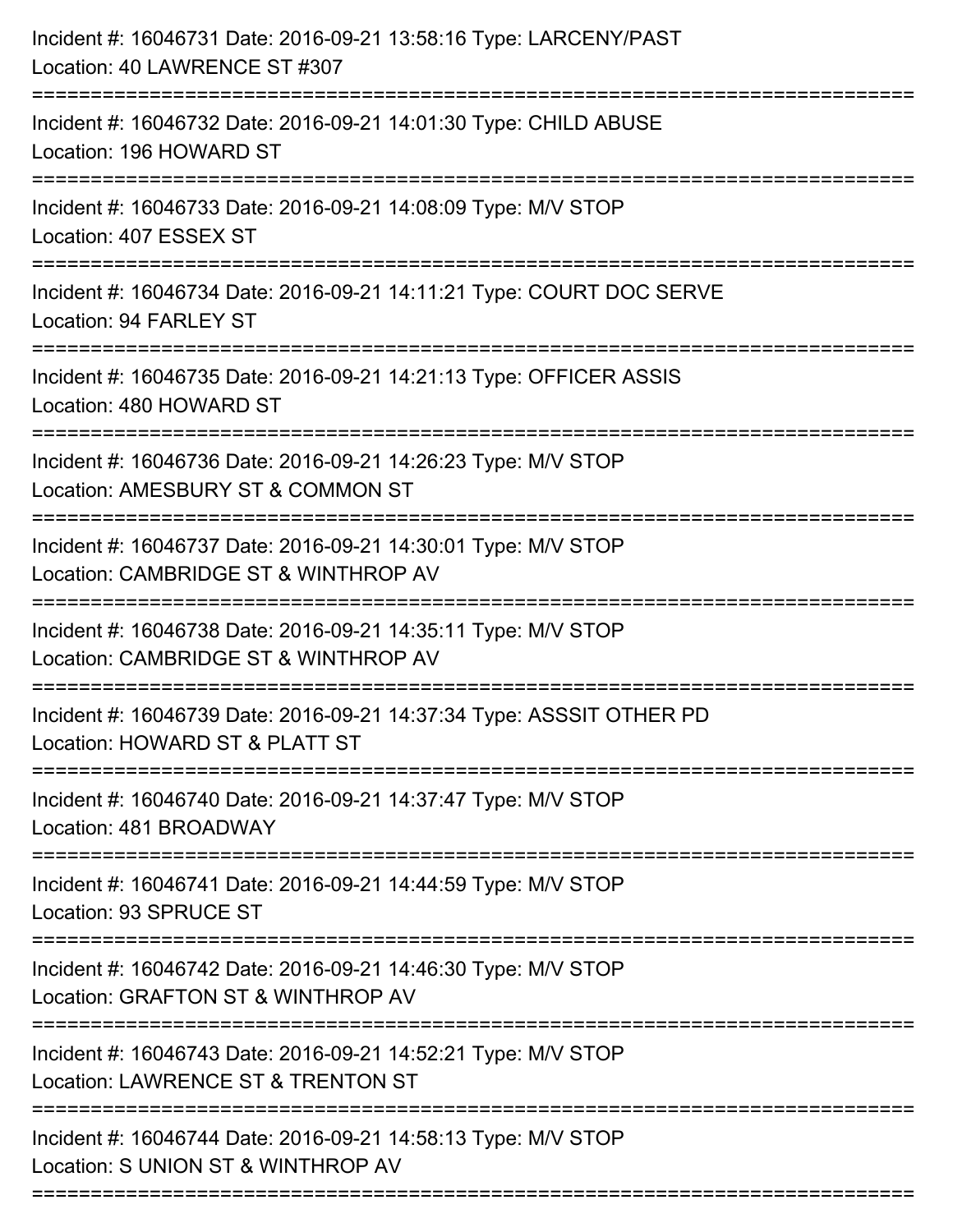Location: 77 WARREN ST FL 1

| Incident #: 16046746 Date: 2016-09-21 15:39:52 Type: SUS PERS/MV<br>Location: 227 ANDOVER ST                           |
|------------------------------------------------------------------------------------------------------------------------|
| Incident #: 16046747 Date: 2016-09-21 16:10:59 Type: CK WELL BEING<br>Location: 105 S UNION ST                         |
| Incident #: 16046748 Date: 2016-09-21 16:13:00 Type: UNWANTEDGUEST<br>Location: 75 BROOKFIELD ST FL 2                  |
| Incident #: 16046749 Date: 2016-09-21 16:16:31 Type: COURT DOC SERVE<br>Location: 31 FAIRMONT ST<br>================== |
| Incident #: 16046750 Date: 2016-09-21 16:25:42 Type: 209A/SERVE<br>Location: 67 E HAVERHILL ST                         |
| Incident #: 16046751 Date: 2016-09-21 16:36:27 Type: 209A/SERVE<br>Location: 10 ALLYN TER                              |
| Incident #: 16046752 Date: 2016-09-21 16:47:38 Type: 209A/SERVE<br>Location: 6 OAK ST                                  |
| Incident #: 16046753 Date: 2016-09-21 16:49:52 Type: M/V STOP<br>Location: BROADWAY & CROSS ST                         |
| Incident #: 16046754 Date: 2016-09-21 16:53:18 Type: KEEP PEACE<br>Location: 326 S UNION ST                            |
| Incident #: 16046755 Date: 2016-09-21 16:55:17 Type: 209A/SERVE<br>Location: 19 SHORT ST                               |
| Incident #: 16046756 Date: 2016-09-21 17:02:49 Type: DISTURBANCE<br>Location: 75 BROOKFIELD ST FL 2                    |
| Incident #: 16046757 Date: 2016-09-21 17:18:25 Type: M/V STOP<br><b>Location: FRANKLIN ST</b>                          |
| Incident #: 16046758 Date: 2016-09-21 17:18:53 Type: GUN CALL<br>Location: 352 HAVERHILL ST                            |
|                                                                                                                        |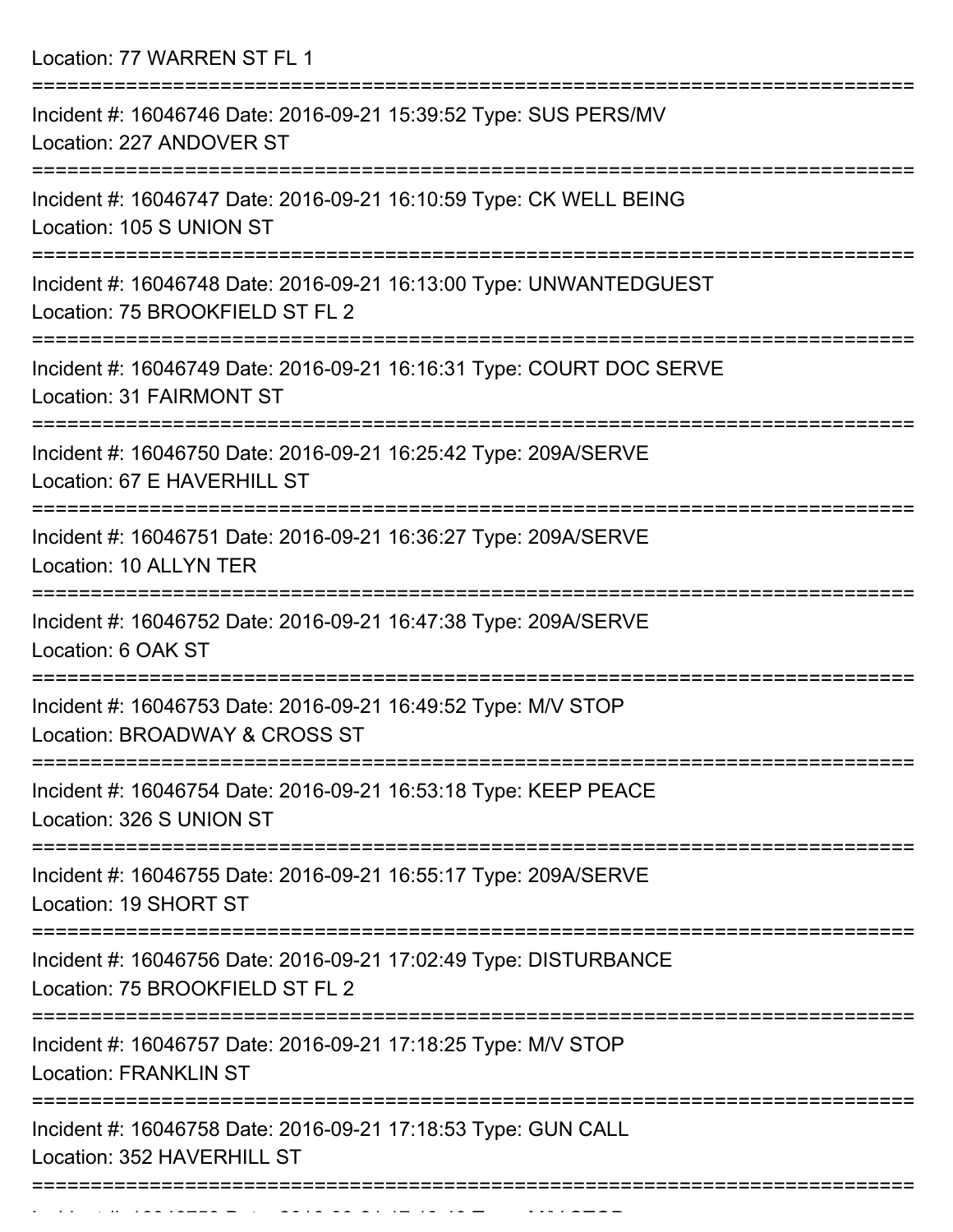Location: HAVERHILL ST & WEST ST

| Incident #: 16046760 Date: 2016-09-21 17:29:26 Type: M/V STOP<br>Location: FRANKLIN ST & LOWELL ST       |
|----------------------------------------------------------------------------------------------------------|
| Incident #: 16046761 Date: 2016-09-21 17:30:02 Type: SUS PERS/MV<br>Location: 41 TYLER ST                |
| Incident #: 16046762 Date: 2016-09-21 17:38:28 Type: SUS PERS/MV<br>Location: BENNINGTON ST & ERVING AV  |
| Incident #: 16046763 Date: 2016-09-21 17:41:35 Type: NOTIFICATION<br>Location: 56 EATON ST               |
| Incident #: 16046764 Date: 2016-09-21 18:01:18 Type: A&B D/W PAST<br>Location: CANAL ST & FRANKLIN ST    |
| Incident #: 16046765 Date: 2016-09-21 18:05:21 Type: MEDIC SUPPORT<br>Location: 99 WINTHROP AV           |
| Incident #: 16046766 Date: 2016-09-21 18:06:51 Type: LARCENY/PAST<br>Location: BROADWAY & ESSEX ST       |
| Incident #: 16046768 Date: 2016-09-21 18:13:04 Type: DISTURBANCE<br>Location: FRANKLIN ST & TREMONT ST   |
| Incident #: 16046767 Date: 2016-09-21 18:13:29 Type: SUICIDE ATTEMPT<br>Location: 109 S UNION ST         |
| Incident #: 16046769 Date: 2016-09-21 18:19:52 Type: MAL DAMAGE<br>Location: 70 CAMBRIDGE ST             |
| Incident #: 16046770 Date: 2016-09-21 18:20:15 Type: NEIGHBOR PROB<br>Location: 326 S UNION ST           |
| Incident #: 16046771 Date: 2016-09-21 18:28:45 Type: NOTIFICATION<br>Location: 134 WILLOW ST             |
| Incident #: 16046772 Date: 2016-09-21 18:31:04 Type: WARRANT SERVE<br>Location: FRANKLIN ST & TREMONT ST |
|                                                                                                          |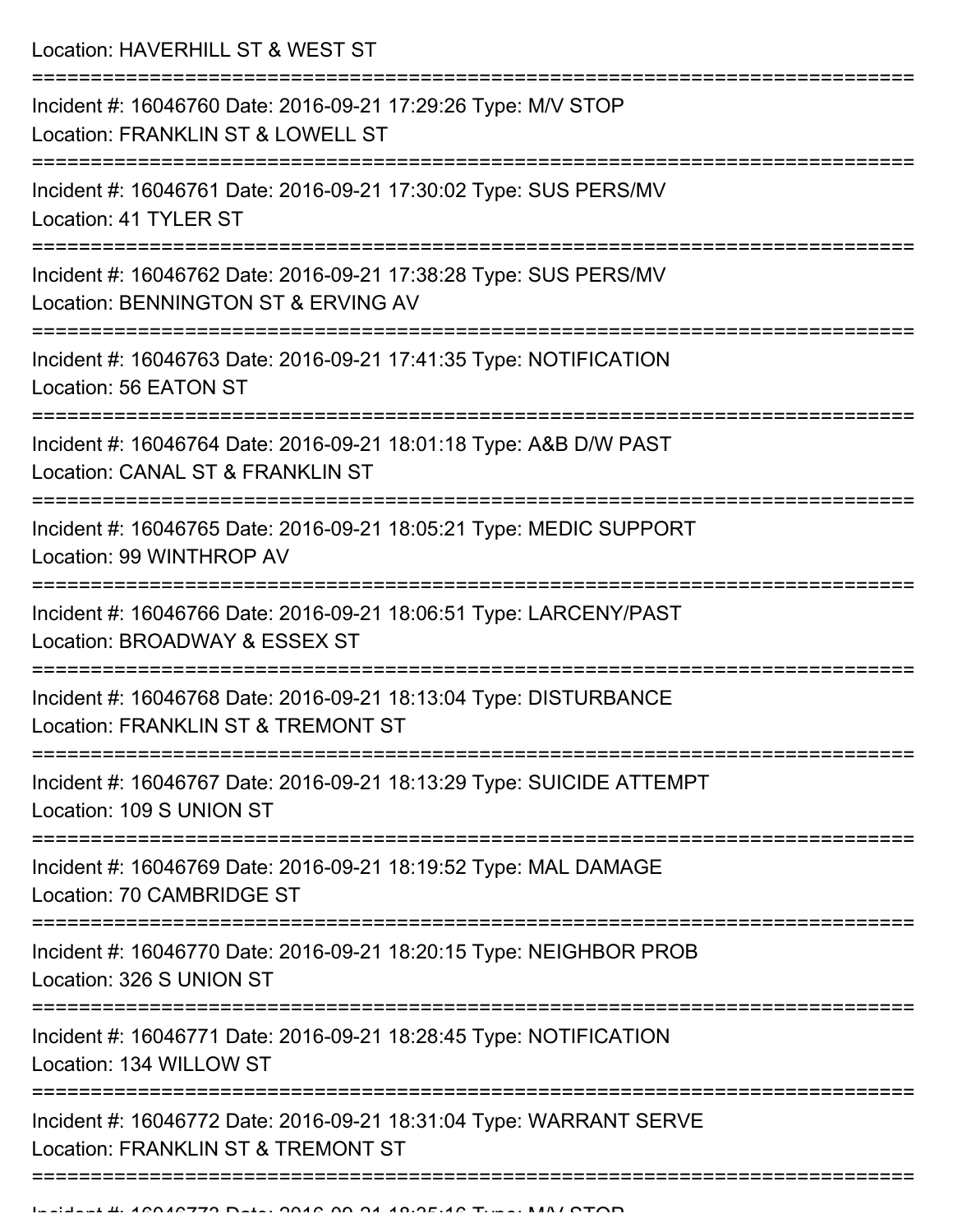| Location: BROADWAY & HAVERHILL ST                                                                                                 |
|-----------------------------------------------------------------------------------------------------------------------------------|
| Incident #: 16046774 Date: 2016-09-21 18:38:18 Type: M/V STOP<br>Location: MARKET ST & PARKER ST                                  |
| Incident #: 16046775 Date: 2016-09-21 18:42:10 Type: SUS PERS/MV<br>Location: MANN ST & WESLEY ST                                 |
| Incident #: 16046776 Date: 2016-09-21 18:46:53 Type: NOISE ORD<br>Location: 130 CROSS ST                                          |
| Incident #: 16046778 Date: 2016-09-21 18:48:55 Type: DISTURBANCE<br>Location: 70 CAMBRIDGE ST                                     |
| Incident #: 16046777 Date: 2016-09-21 18:50:59 Type: M/V STOP<br>Location: 99 S UNION ST                                          |
| Incident #: 16046779 Date: 2016-09-21 18:52:13 Type: DRUG VIO<br>Location: EAST ST & GREENFIELD                                   |
| Incident #: 16046780 Date: 2016-09-21 18:57:15 Type: LARCENY/PAST<br>Location: 10 ROWE ST                                         |
| Incident #: 16046781 Date: 2016-09-21 19:08:31 Type: SUS PERS/MV<br>Location: 401 HAVERHILL ST                                    |
| :============================<br>Incident #: 16046782 Date: 2016-09-21 19:09:27 Type: M/V STOP<br>Location: BROADWAY & TREMONT ST |
| Incident #: 16046783 Date: 2016-09-21 19:11:43 Type: DISTURBANCE<br>Location: 43 SPRINGFIELD ST FL 3                              |
| Incident #: 16046784 Date: 2016-09-21 19:18:11 Type: M/V STOP<br>Location: 266 BROADWAY                                           |
| Incident #: 16046785 Date: 2016-09-21 19:57:53 Type: M/V STOP<br>Location: COMMUNITY AV & HAVERHILL ST                            |
| Incident #: 16046786 Date: 2016-09-21 20:01:58 Type: DISTURBANCE<br>Location: HIGH ST & PROSPECT CT                               |
| Incident #: 16046787 Date: 2016-09-21 20:03:54 Type: SLIS PERS/MV                                                                 |

Incident #: 16046787 Date: 2016-09-21 20:03:54 Type: SUS PERS/MV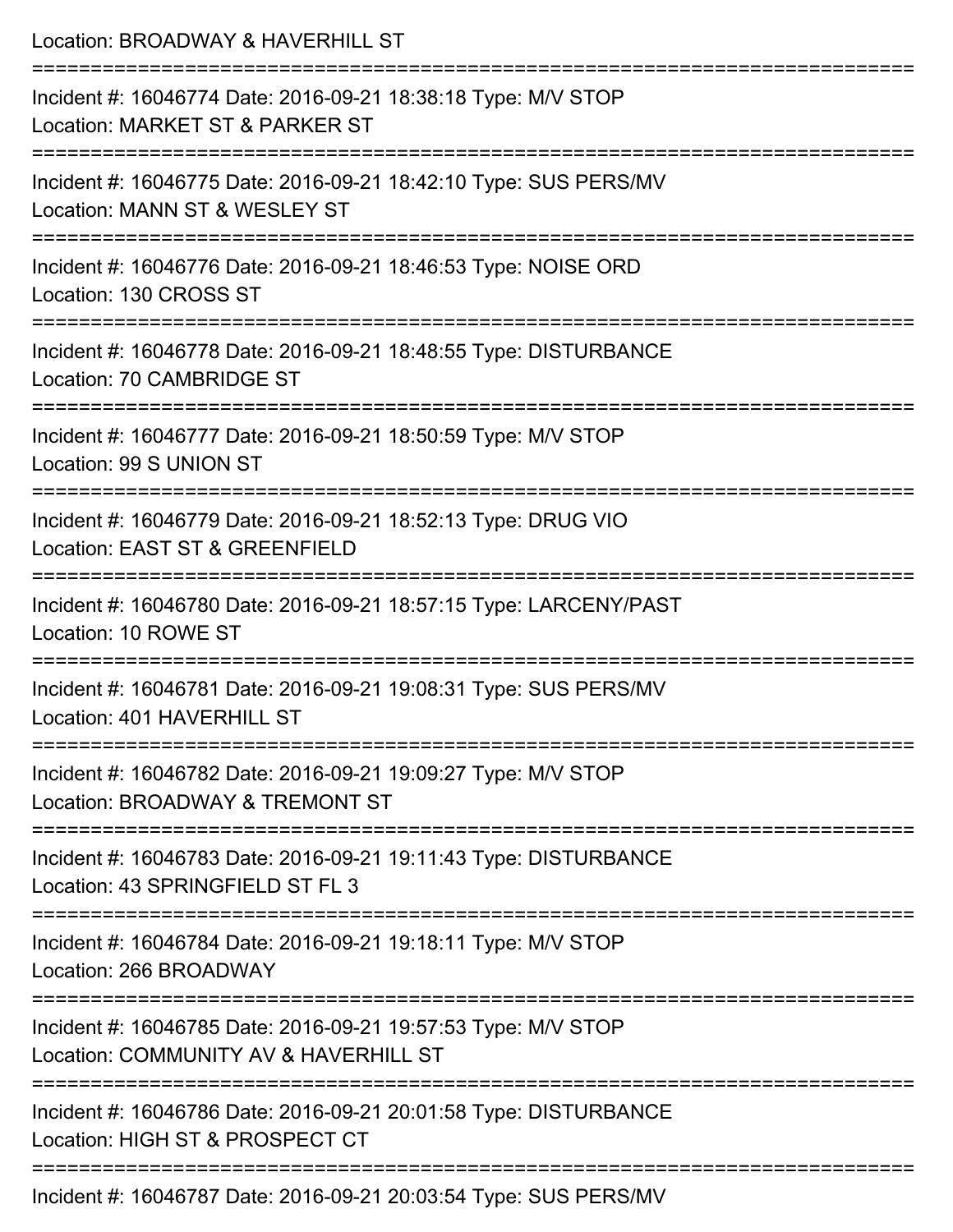| Incident #: 16046788 Date: 2016-09-21 20:06:25 Type: SUS PERS/MV<br>Location: 10 BRADFORD PL                  |
|---------------------------------------------------------------------------------------------------------------|
| Incident #: 16046789 Date: 2016-09-21 20:15:15 Type: M/V STOP<br>Location: 205 BROADWAY                       |
| Incident #: 16046791 Date: 2016-09-21 20:15:21 Type: KEEP PEACE<br>Location: 35 WESLEY ST                     |
| Incident #: 16046790 Date: 2016-09-21 20:15:56 Type: M/V STOP<br>Location: BRADFORD PL                        |
| Incident #: 16046792 Date: 2016-09-21 20:18:35 Type: SUS PERS/MV<br>Location: 205 BROADWAY                    |
| Incident #: 16046793 Date: 2016-09-21 20:22:26 Type: SUS PERS/MV<br>Location: 326 PROSPECT ST FL 3            |
| Incident #: 16046794 Date: 2016-09-21 20:28:15 Type: HIT & RUN PED<br>Location: ANDOVER ST & STATE ST         |
| Incident #: 16046795 Date: 2016-09-21 20:33:20 Type: INVESTIGATION<br>Location: 134 WILLOW ST FL 2            |
| Incident #: 16046796 Date: 2016-09-21 20:38:51 Type: THREATS<br>Location: 80 CAMBRIDGE ST                     |
| Incident #: 16046797 Date: 2016-09-21 21:05:35 Type: LARCENY/PAST<br>Location: WALK IN WALK IN / 700 ESSEX ST |
| Incident #: 16046798 Date: 2016-09-21 21:17:23 Type: AUTO ACC/UNK PI<br>Location: ESSEX ST & MEDFORD ST       |
| Incident #: 16046799 Date: 2016-09-21 21:18:38 Type: SUS PERS/MV<br>Location: 62 HAMPSHIRE ST #2B             |
| Incident #: 16046800 Date: 2016-09-21 21:19:13 Type: LARCENY/PAST<br>Location: 215 HIGH ST                    |
| Incident #: 16046801 Date: 2016-09-21 21:25:49 Type: THREATS                                                  |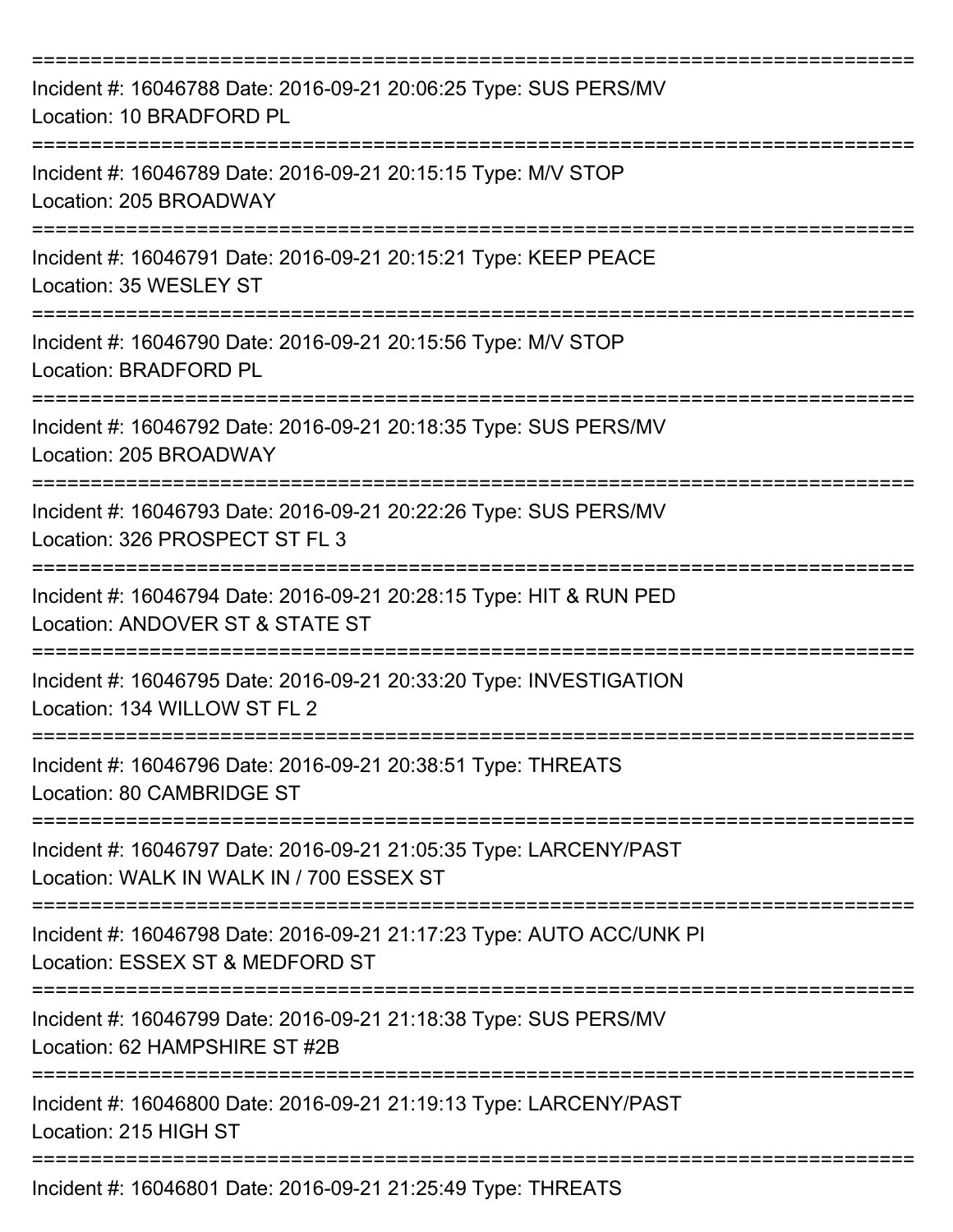| Incident #: 16046802 Date: 2016-09-21 21:25:51 Type: FIGHT<br>Location: 497 ANDOVER ST                                          |
|---------------------------------------------------------------------------------------------------------------------------------|
| Incident #: 16046803 Date: 2016-09-21 21:44:14 Type: MV/BLOCKING<br>Location: 227 WALNUT ST                                     |
| Incident #: 16046804 Date: 2016-09-21 21:55:58 Type: SUS PERS/MV<br>Location: 12 ACTON ST                                       |
| Incident #: 16046805 Date: 2016-09-21 22:04:42 Type: HIT & RUN M/V<br>Location: 22 WEARE ST                                     |
| Incident #: 16046806 Date: 2016-09-21 22:18:35 Type: M/V STOP<br>Location: HAMPSHIRE ST & LOWELL ST                             |
| ====================<br>Incident #: 16046807 Date: 2016-09-21 22:23:19 Type: SHOTS FIRED<br>Location: E HAVERHILL ST & FERRY ST |
| Incident #: 16046808 Date: 2016-09-21 22:29:24 Type: GENERAL SERV<br>Location: 73 BROOKFIELD ST FL 3                            |
| Incident #: 16046810 Date: 2016-09-21 22:38:05 Type: DISTURBANCE<br>Location: 497 ANDOVER ST FL 1                               |
| Incident #: 16046809 Date: 2016-09-21 22:39:13 Type: M/V STOP<br>Location: JACKSON ST & SUMMER ST                               |
| Incident #: 16046811 Date: 2016-09-21 22:48:56 Type: DISTURBANCE<br>Location: SEVEN ELEVEN / 370 BROADWAY                       |
| Incident #: 16046812 Date: 2016-09-21 22:58:35 Type: DISTURBANCE<br>Location: 18 BEACON ST                                      |
| Incident #: 16046813 Date: 2016-09-21 23:40:30 Type: TOW/REPOSSED<br>Location: 30 WASHINGTON ST                                 |
| Incident #: 16046814 Date: 2016-09-21 23:42:59 Type: MV/BLOCKING<br>Location: 594 HOWARD ST                                     |
|                                                                                                                                 |